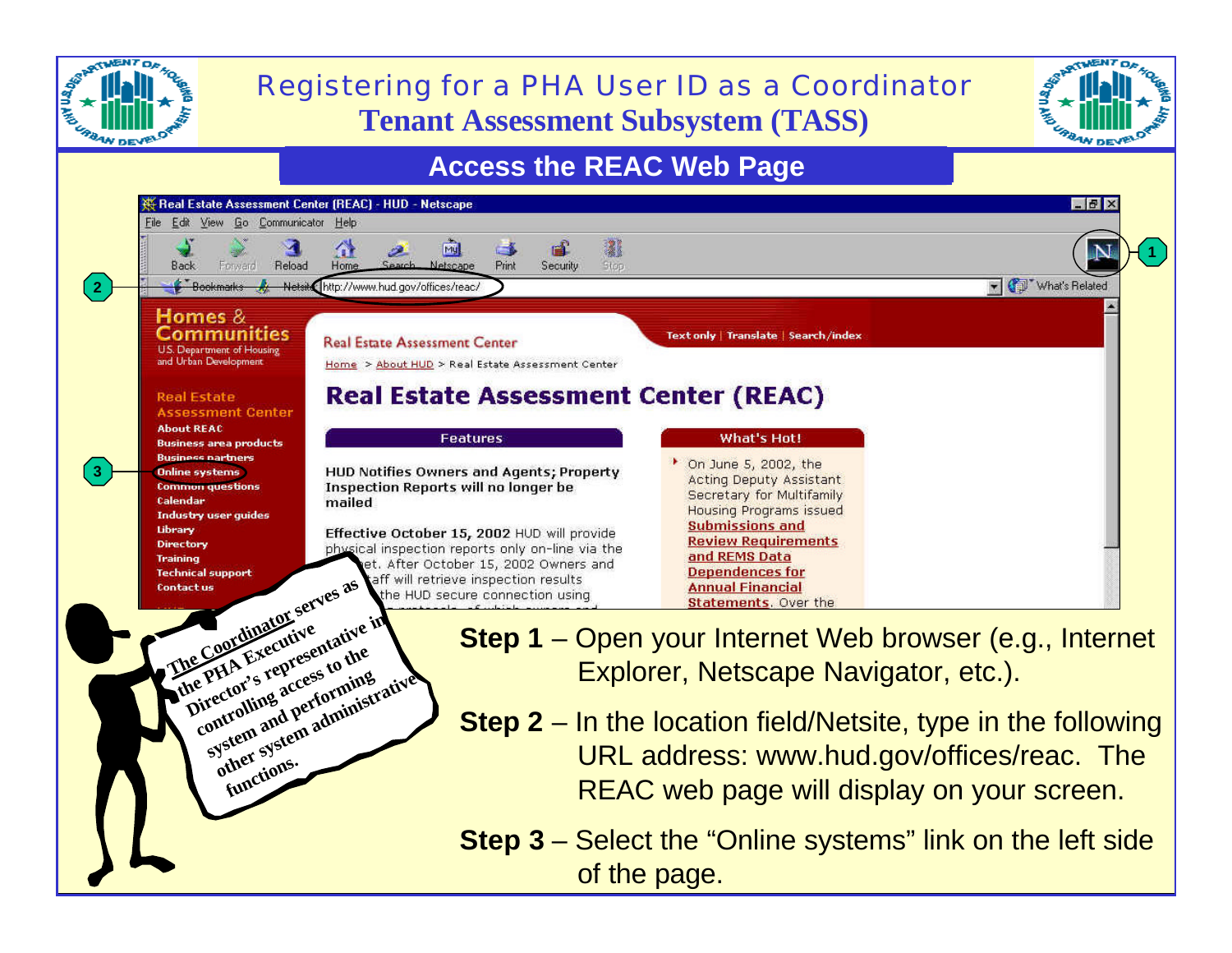

## **Tenant Assessment Subsystem (TASS)** Registering for a PHA User ID as a Coordinator



### **Access the Online Registration Page**



**Step 4** – Move to the right of the Online Systems page and select the "Online" Registration" button.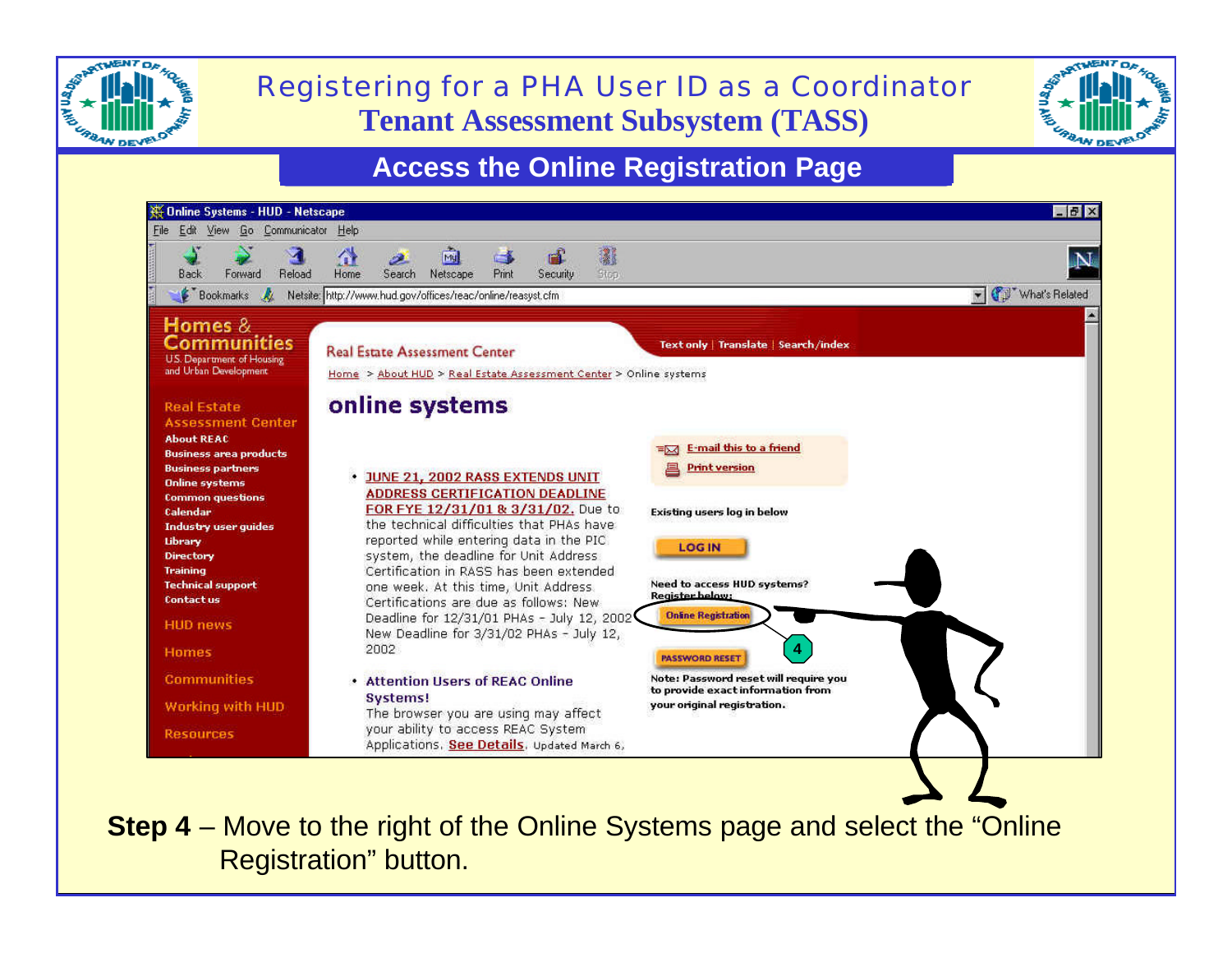

# **Tenant Assessment Subsystem (TASS)** Registering for a PHA User ID as a Coordinator



### **Access the Online Registration Page**



link, which will display the PHA Coordinator and User registration **Step 5** – Move to the left of the page and select the "Public Housing Agen form.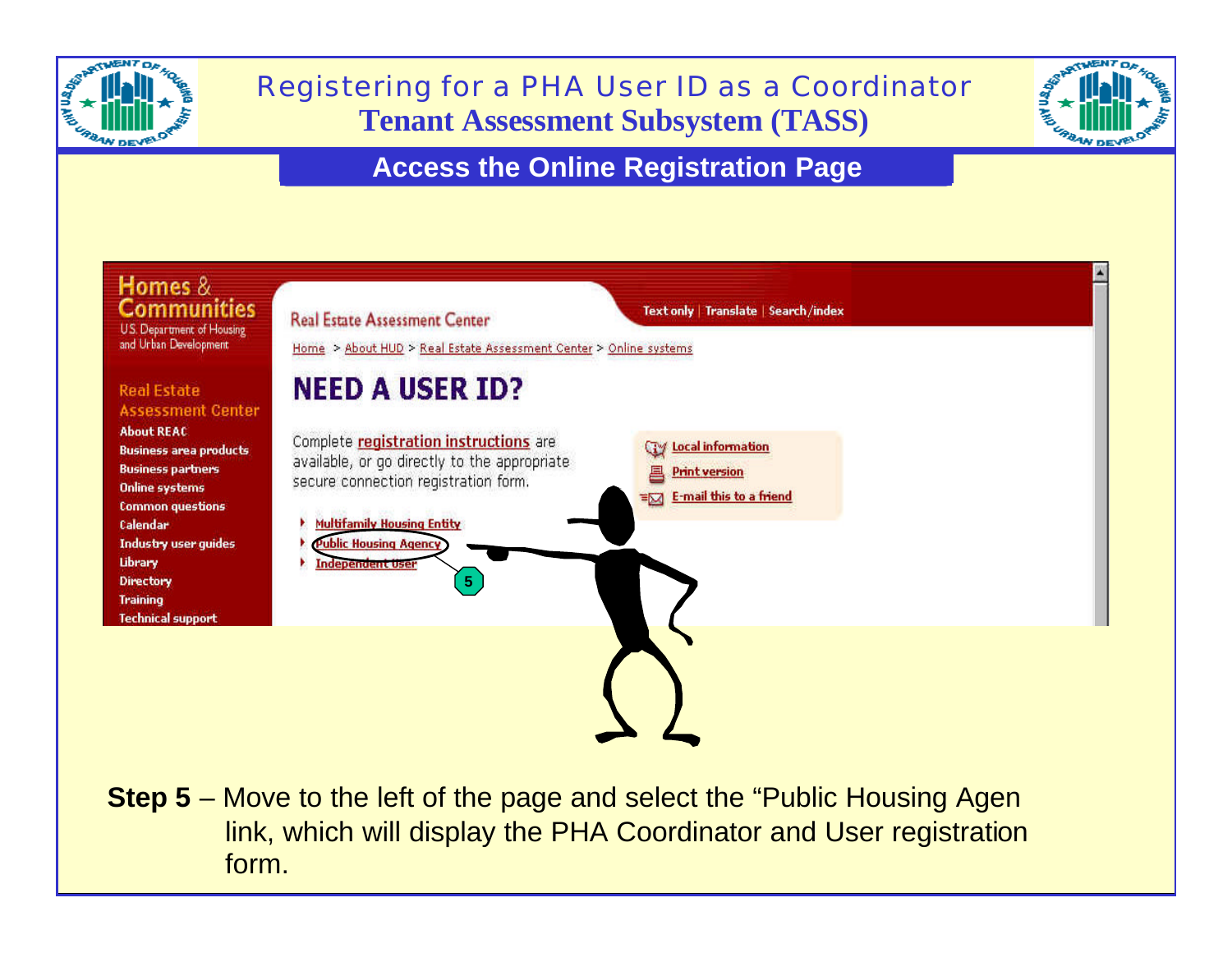